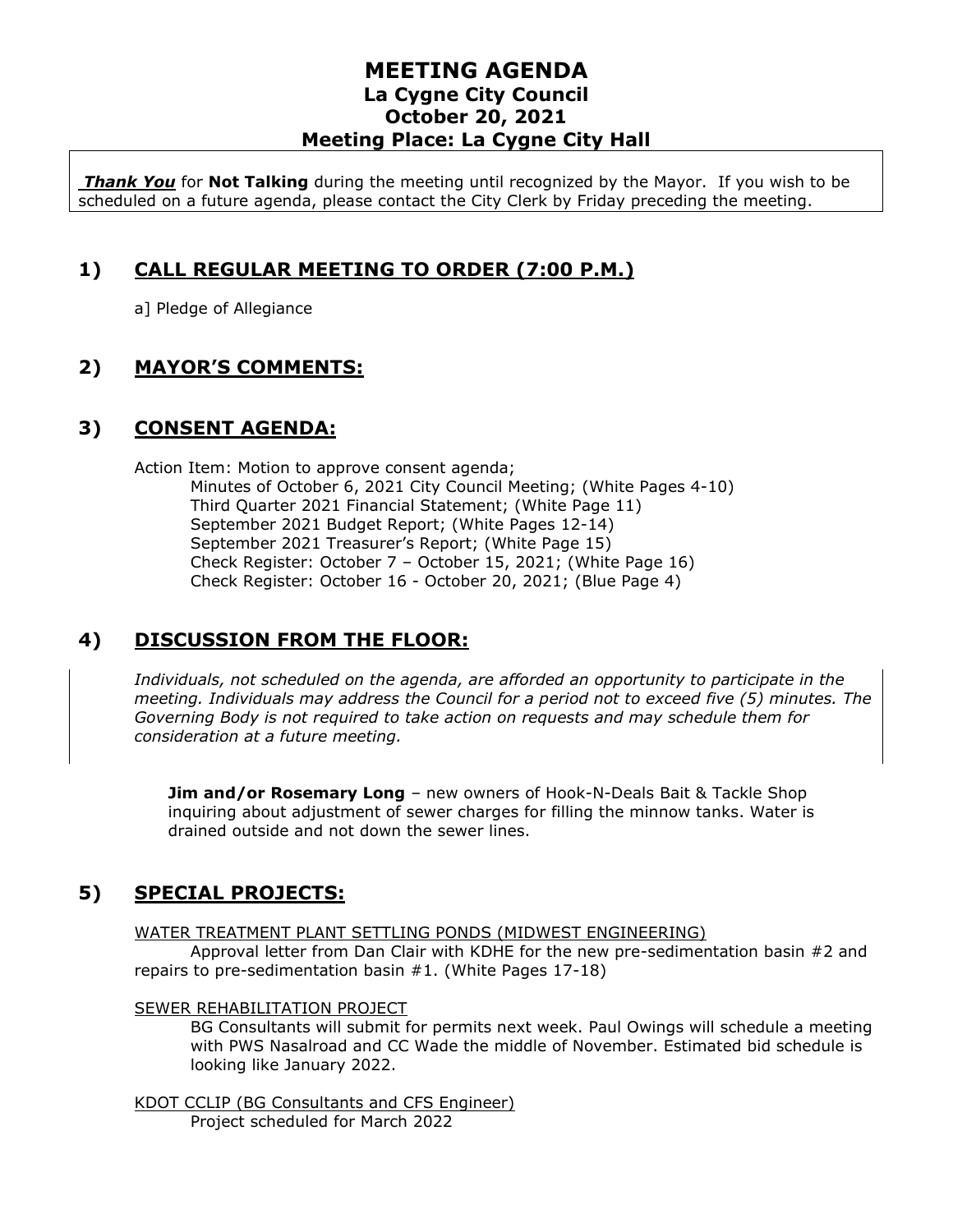# **MEETING AGENDA La Cygne City Council October 20, 2021 Meeting Place: La Cygne City Hall**

# **5) SPECIAL PROJECTS CONTINUED:**

NEW FIRE STATION/PUBLIC SAFETY BUILDING - Grant Application submission is March 2022.

# **6) REPORTS OF CITY OFFICERS:**

- $\checkmark$  City Attorney Burton Harding
- $\checkmark$  Police Chief Tina Fenoughty (Blue Page 5)
- $\checkmark$  Codes Officer Allison Fox
- ✓ Public Works Department Dan Nasalroad (Blue Page 6)
- $\checkmark$  Fire Chief Dan Nasalroad
- $\checkmark$  City Clerk Jodi Wade (Blue Page 7)
- ✓ Treasurer/Court Clerk Connie Gore (Blue Page 8)

# **7) REPORTS OF COUNCIL COMMITTEES:**

- a] Water & Gas---------------------------------------Danny Curtis ------- Keith Stoker
	- ✓ SEARCH Grant to complete a Water Treatment Plant study. CC Wade has contacted Shelly Underwood with Midwest Assistance Program to find out the process and details to submit for a \$30,000 grant. Estimated cost for the study is \$33,500.
- b] Street ---------------------------------------------James Thies ------- Jerome Mitzner
	- $\checkmark$  CC Wade has prepared an RFQ for the committee (Jerome Mitzner and Thomas Capp) to review. This RFQ would be issued out to five (5) or six (6) consulting/engineer firms for consideration. Committee needs to review and determine approval for sending out the RFQ (Request for qualifications)
- c] Sewer----------------------------------------------James Thies ------- Thomas Capp
- d] Park------------------------------------------------Danny Curtis ------- Thomas Capp
- $\checkmark$  La Cygne Community Park Board packet Has the board reviewed the By-Laws draft?
- e] Cemetery------------------------------------------Danny Curtis ------- Tommy Capp  $\checkmark$  Chapter XI. Public Property, Article 1. Cemetery regulations: What is the Council's opinion regarding the Permanent Maintenance Fund?
- f] Public Safety---------------------------------------Jerome Mitzner------ Keith Stoker ✓ Committee Review: A Guide for Renters, Landlords and Homeowners.
- g] Community Building------------------------------ Danny Curtis ------- James Thies
- h] Employee Relations & Training-------------------Jerome Mitzner ----- Keith Stoker

#### **8) SPECIAL COMMITTEE REPORTS:**

a] La Cygne Community Park Board: Unapproved meeting minutes for Sept 28, 2021. (White Page 19)

- b] Planning & Zoning Commission: None
- c] Chamber of Commerce: None
- d] Emergency Management: None